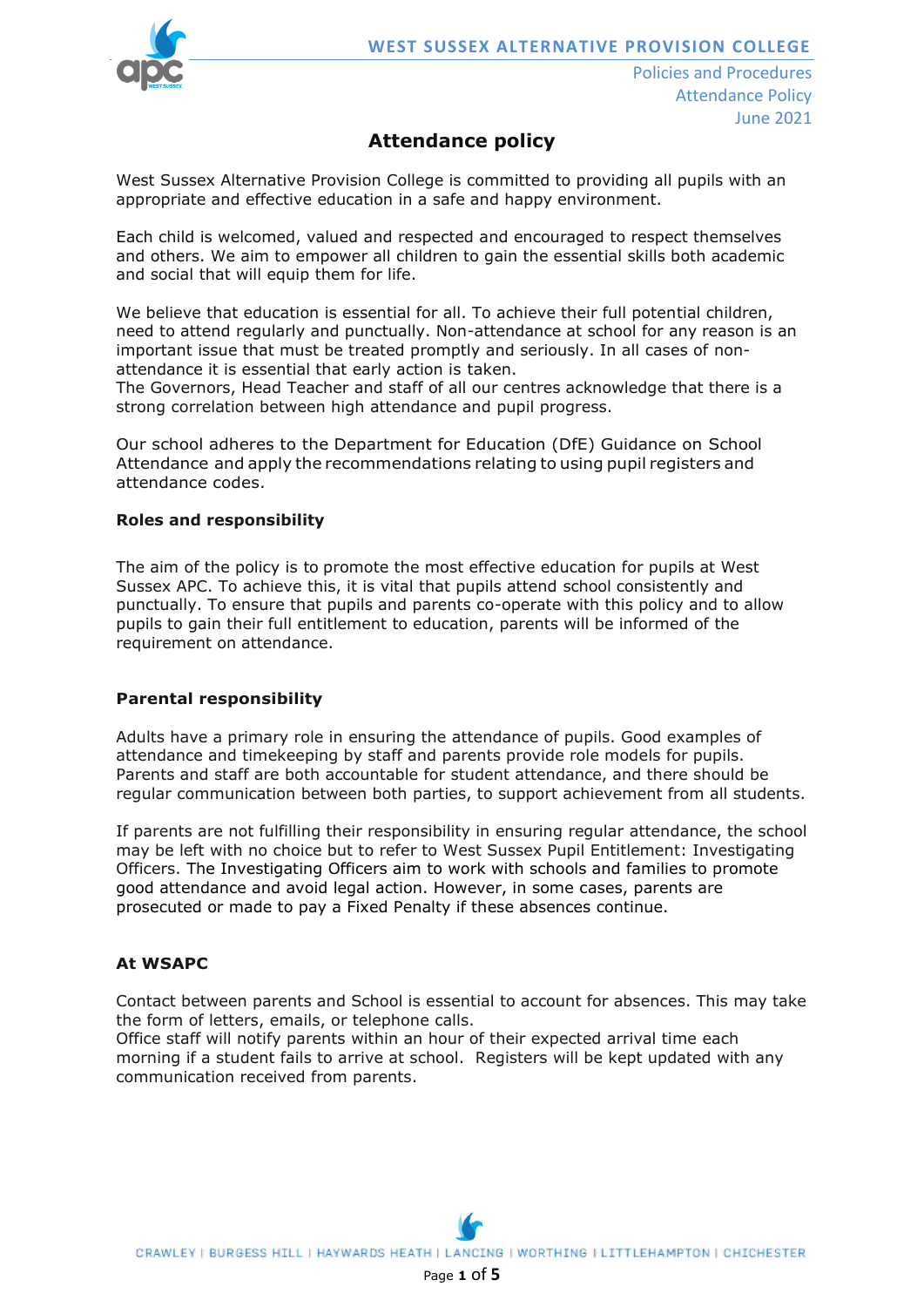

## **Authorised and Unauthorised absences**

It is for the school, not the parent, to decide whether to authorise any absences. The school will not authorise absences in the following circumstances:

- Where no parental explanation is given
- For extended visits overseas where no approval has been given.
- **F** For holidays in term time (unless there are exceptional circumstances.)
- $\blacktriangleright$  For shopping trips.
- **For leisure days out.**
- Where it is believed a parent is condoning an unnecessary absence.
- **In other cases where it is deemed there is no reasonable explanation.**

#### **Leave of absence**

All requests for Leave of Absence must be made in writing to the Head Teacher. In the case of absence for family holidays these will only be authorised in exceptional circumstances.

Absence for the observance of a religious festival will be authorised for a maximum of two days per school year.

Approval for extended holidays abroad, in the family's home country, will only be considered on receipt of a written request, and only then in exceptional circumstances. The Governing Body has delegated this responsibility to the Head Teacher. If consent is given it will be for a maximum period of 6 weeks with an agreed return date. If the pupil fails to attend after this period, this absence will be recorded as unauthorised and will be referred to Pupil Entitlement.

#### **Change of address and other contact details**

Parents must inform the school immediately if they, or the named emergency contacts have a change of address, phone number or email address. In case of emergency, we must be able to contact the parents, carers or a third named person. Parents must provide this information when they first register their child, and keep information including telephone numbers up to date. WSAPC will carry out a data health check annually.

#### **School procedures**

- The school day runs from 9.15am until 2.45pm.
- All pupils MUST arrive for their provision on time, this is the time of arrival at school agreed with their Assistant Head Teacher.

Morning register opens at 9.15am and will remain open until 11.30am to account for agreed interventions or amended start times agreed with the AHT. The register will be taken between 9.30am and 10.00am, any student arriving after this time will be recorded as L, unless a personalised start time has previously been agreed by the AHT.

Afternoon registration will open from 12.00pm and remain open until 1.00pm. The afternoon register will be taken between 12.00 noon and 12.30pm, students arriving between 12.30pm and 1pm will be recorded as L, unless a personalised start time has previously been agreed by the AHT.

Students arriving after the register has been closed will be recorded as U.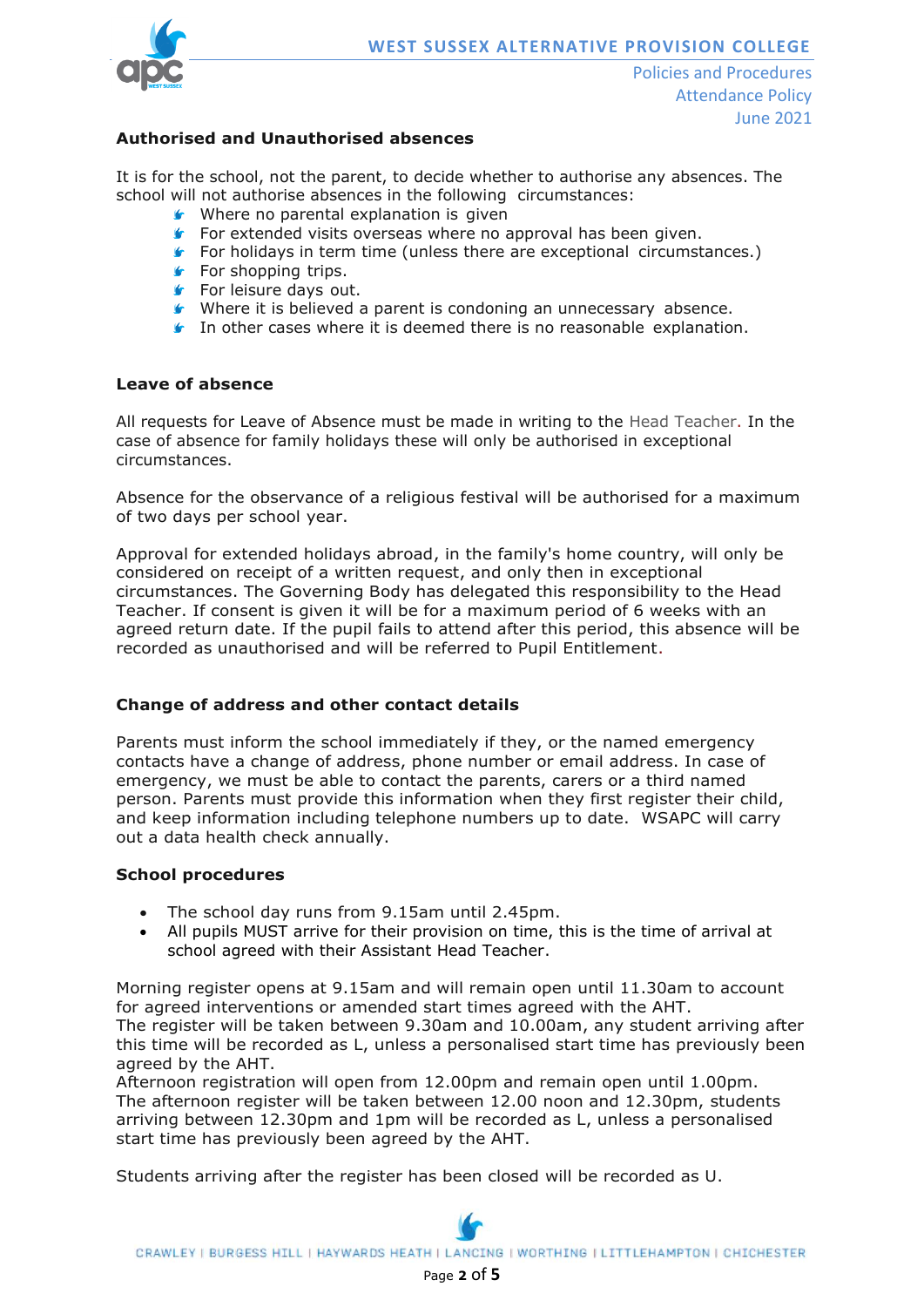

Policies and Procedures Attendance Policy June 2021

Form tutors should carry out ongoing monitoring of both attendance and punctuality. First day absence calls are made by form tutors on the day of absence. The register is amended to show the reason for the absence. A message will be left on the home phone/mobile phone if we are unable to speak to parents about their child's absence.

If no contact is made with the parents by the second day a "Safe and Well" visit may be made by one of our attendance officers. If no one is at home staff will consider the need to forward our concerns on to external agencies such as social care or the police. If no progress is made, we will contact the Pupil Entitlement and Child Missing Education teams.

At WSAPC, a weekly attendance report is produced by the attendance officers which is discussed within the weekly monitoring meeting. All unauthorised absences are discussed and appropriate action is agreed at this meeting. In cases of frequent or long-term absences a decision will be made on appropriate next steps.

If a parent contacts the school to say a child is ill and will be off for a week or more the school will request a medical note to confirm this absence. In the case of self-isolation due to COVID19, parents need to inform the school of the circumstances by phone/parent mail.

Pupils who arrive late at school because of difficulties with organised transport (taxi or minibus) will be marked as present. Where patterns of consistent late running by contractors occur, the provider will be informed.

When classes go off site during school time details must be recorded in the school office.

## **Children out of school for long periods due to ill health**

WSAPC will endeavour to ensure appropriate education continues when children have extended time out of school due to ill Health. This may include online learning through Tute and Teams or could result in a referral being made to the blended learning team.

The aim of this intervention is to work with the children to prevent any gaps in learning and allow them to successfully come back to school after the illness.

#### **Child protection concerns**

If there are any Child Protection concerns these will be discussed with the Designated Safeguarding Lead (DSL) on the first day of absence. The DSL will decide on the appropriate steps.

#### **Attendance intervention**

Where a pupil's attendance falls below 80% the centre will request support from the Outreach and Attendance Team. This intervention could include home visits, academic support, online learning, intervention timetables, 1:1 support from an attendance officer or a combination of the above.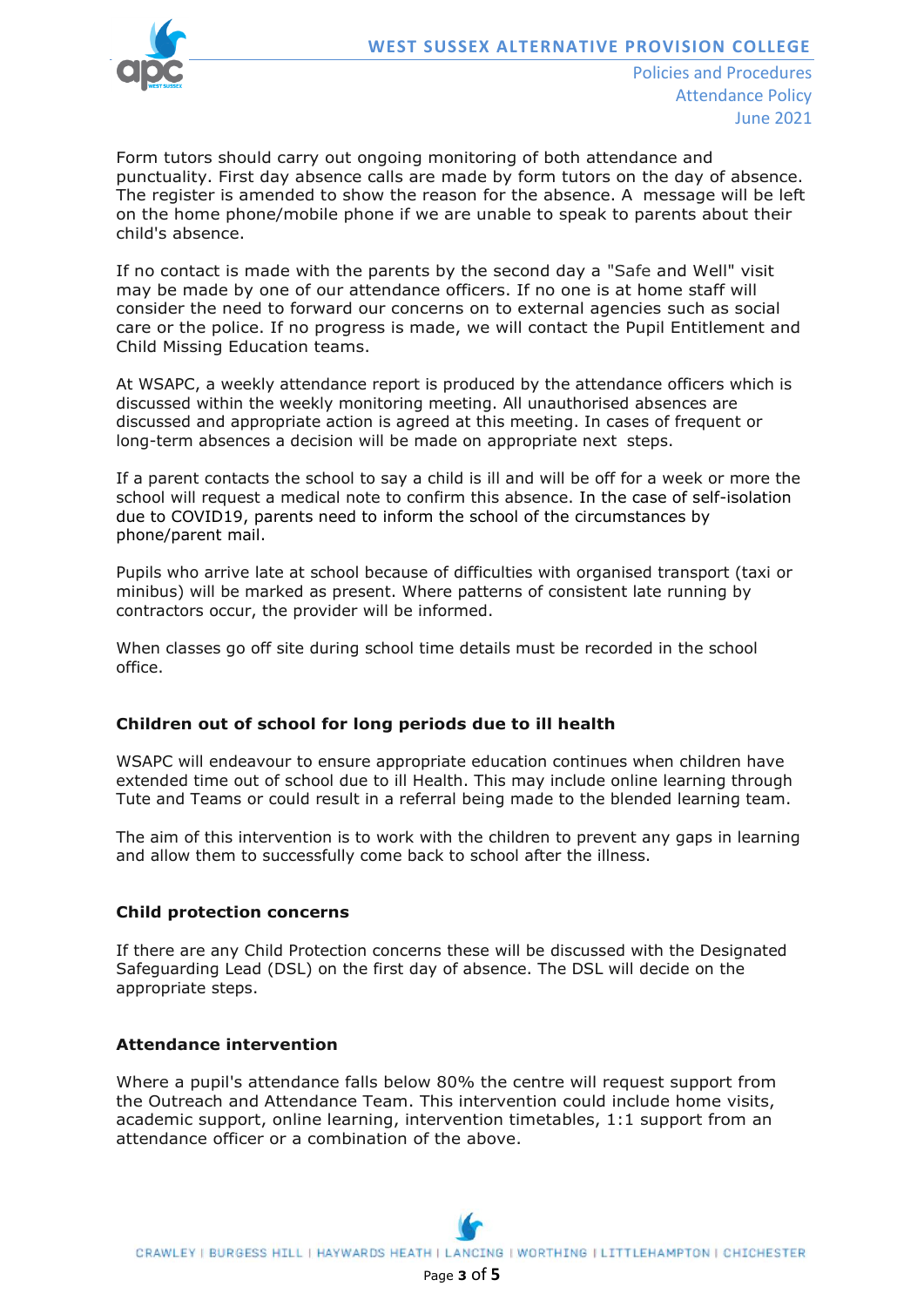

## **Monitoring and evaluation**

The Assistant Head Teacher is responsible for monitoring attendance within their centre, supported by the relevant attendance officer. Attendance should be monitored on a weekly basis and ongoing concerns discussed with the senior leadership team. The Head Teacher is responsible for monitoring overall school attendance and will report on this each term to the Governing Body.

## *West Sussex APC asks all parents to consider the following:*

# A whole year has 365 days A school year has only 190 days.

- **Missing 10% or more will affect academic success;**
- $\blacktriangleright$  Attendance is an important life skill that will help a young person succeed, either at college, or to keep a job;
- A pupil who is 10 minutes late every day will miss 30 hours of learning over a school year;
- ▲ 90% attendance is equal to one day off every 2 weeks;
- Young people with over 90% attendance are more likely to gain 5 or more 4-9 GCSE's or equivalent qualifications.

| Attendance during<br>one school year | Equals<br>days absent | Which is<br>approximately weeks<br>absent |
|--------------------------------------|-----------------------|-------------------------------------------|
| 95%                                  | 9.5 days              | 2 weeks                                   |
| 90%                                  | 19 days               | 4 weeks                                   |
| 80%                                  | 38 days               | 8 weeks                                   |
| 70%                                  | 57 days               | 12 weeks                                  |
| 60%                                  | 76 days               | 15 weeks                                  |
| <b>50%</b>                           | 95 days               | 19 weeks                                  |
| 40%                                  | 114 days              | 23 weeks                                  |
| <b>30%</b>                           | $133$ days            | 27 weeks                                  |
| 20%                                  | 152 days              | 30 weeks                                  |
| 10%                                  | 171 days              | 34 weeks                                  |